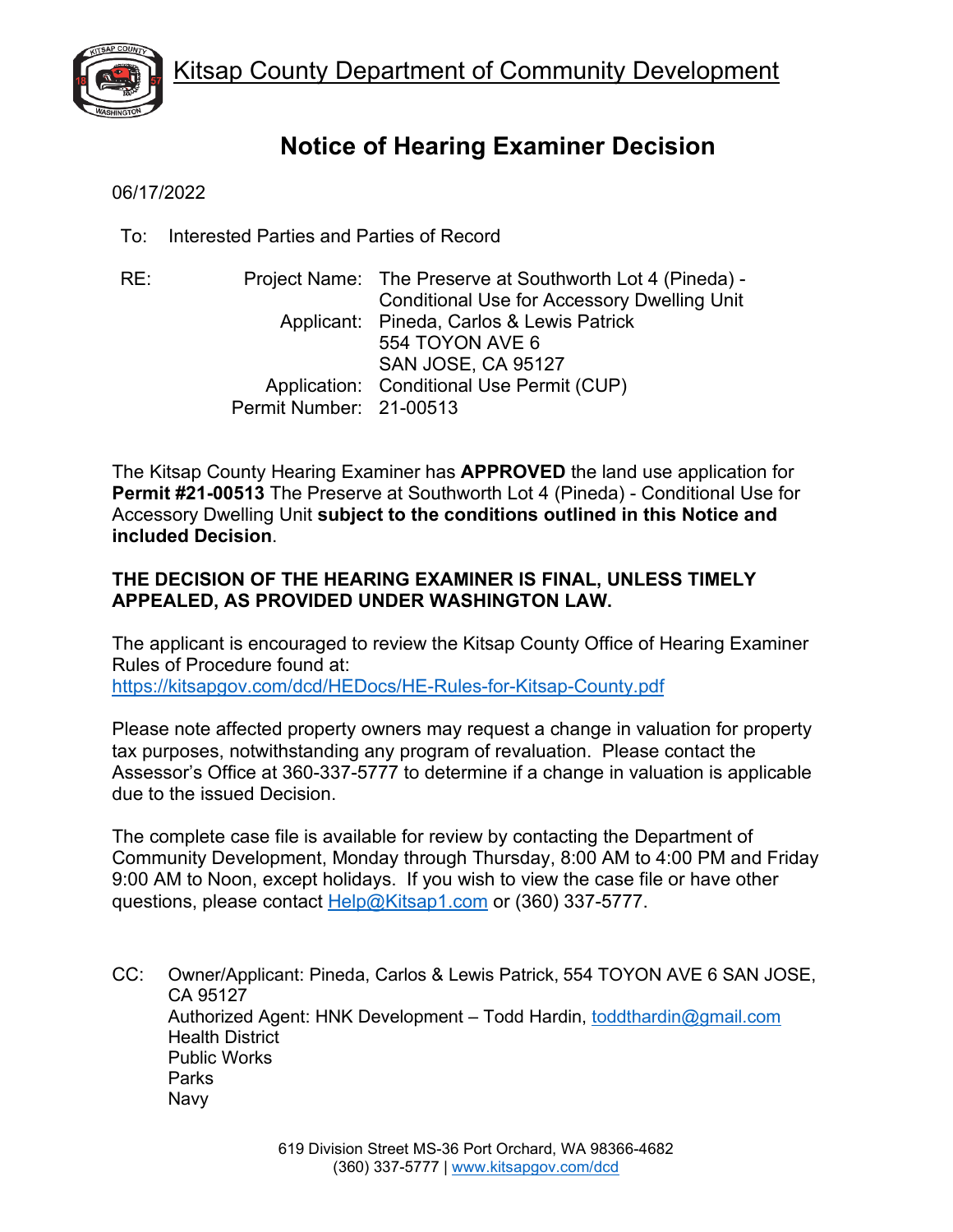DCD DSE South Kitsap Fire District South Kitsap School District Puget Sound Energy Water Purveyor Point No Point Treaty Council Suquamish Tribe Port Gamble S'Klallam Tribe Squaxin Island Tribe Puyallup Tribe WA Dept of Fish & Wildlife WA State Dept of Ecology-SEPA WA State Dept of Transportation WA State Dept of Transportation-Aviation Interested Parties: None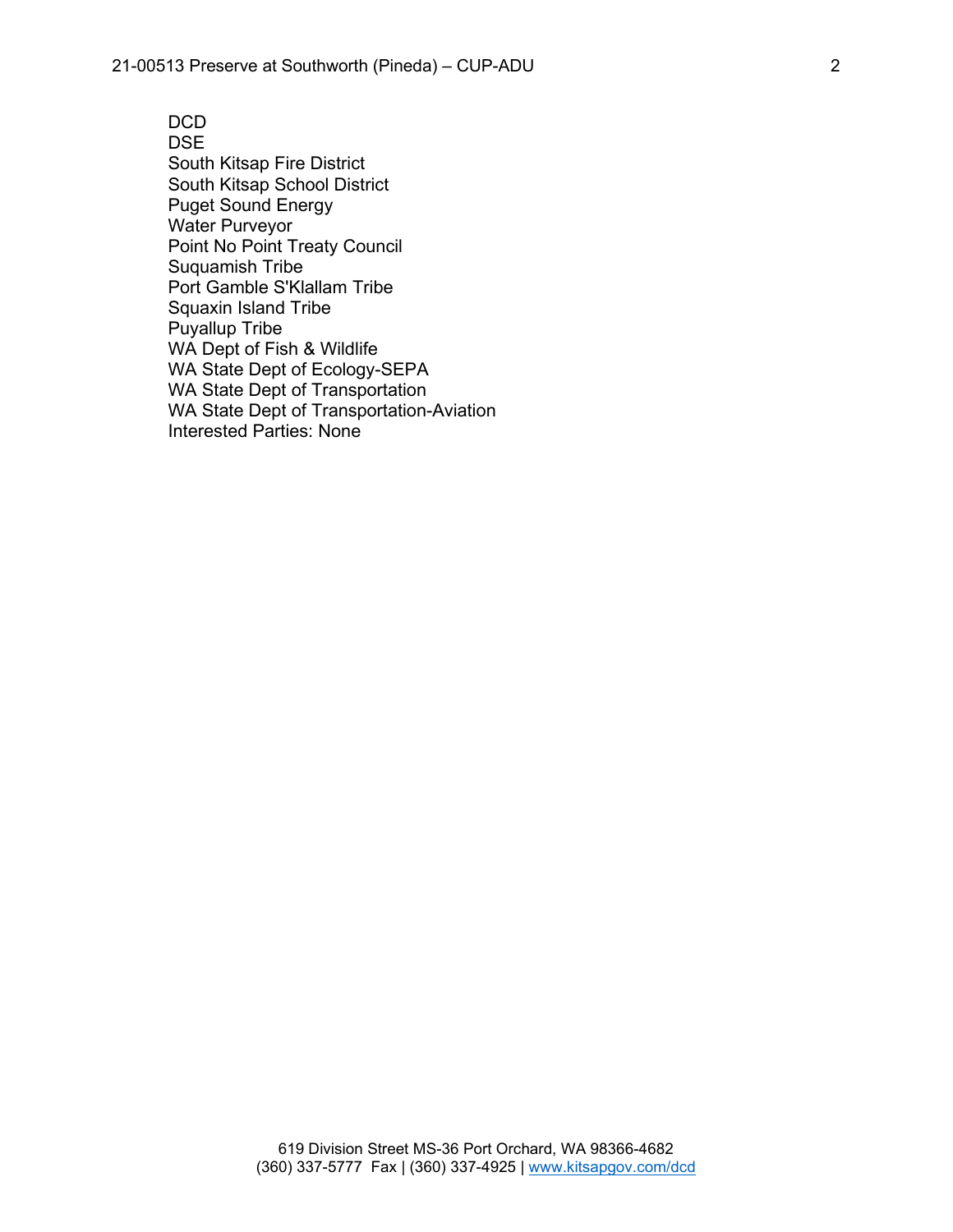## **BEFORE THE HEARING EXAMINER FOR KITSAP COUNTY**

| In the Matter of the Application of      | No. 21-00513                           |
|------------------------------------------|----------------------------------------|
| <b>Todd Hardin, HNK Development,</b>     | <b>Preserve at Southworth - Pineda</b> |
| on behalf of Carlos Pineda and Patrick   | <b>Accessory Dwelling Unit CUP</b>     |
| Lewis                                    |                                        |
|                                          |                                        |
|                                          | FINDINGS, CONCLUSIONS,                 |
| For Approval of a Conditional Use Permit | AND DECISION                           |

# **SUMMARY OF DECISION**

The request for a conditional use permit to allow construction of a 900 square foot detached accessory dwelling unit, at 7301 SE Maple Bluff Court, in the Port Orchard area of unincorporated Kitsap County, is **APPROVED**. Conditions are necessary to mitigate specific impacts of the proposal.

Hearing Date:

The Hearing Examiner held an open record hearing on the request on May 26, 2022, utilizing a hybrid approach allowing for live participation or participation by remote access technology. The record was left open until June 2, 2022, to allow any member of the public having difficulty connecting to the remote hearing to submit written comments in lieu of live testimony. No additional comments were submitted, and, accordingly, the record closed on June 2, 2022.

#### Testimony:

The following individual presented testimony under oath at the open record hearing:

Darren Gurnee, County Planner

#### Exhibits:

The following exhibits were admitted into the record:

- 1. Staff Report, dated May 19, 2022
- 2. Project Narrative, dated February 2, 2021
- 3. Site Plan (2 Sheets), dated December 11, 2020
- 4. ADU Floor Plan (2 Sheets), dated January 2021
- 5. Single Family Residence Floor Plan (9 Sheets), dated November 21, 2021
- 6. Required Permit Questionnaire Conditional Use Permit Accessory Dwelling Unit, received February 5, 2021
- 7. Concurrency Test, received February 5, 2021
- 8. Stormwater Worksheet, received February 5, 2021

*Findings, Conclusions, and Decision Kitsap County Hearing Examiner Pineda (Preserve at Southworth) Accessory Dwelling Unit CUP No. 21-00513*

*Page 1 of 13*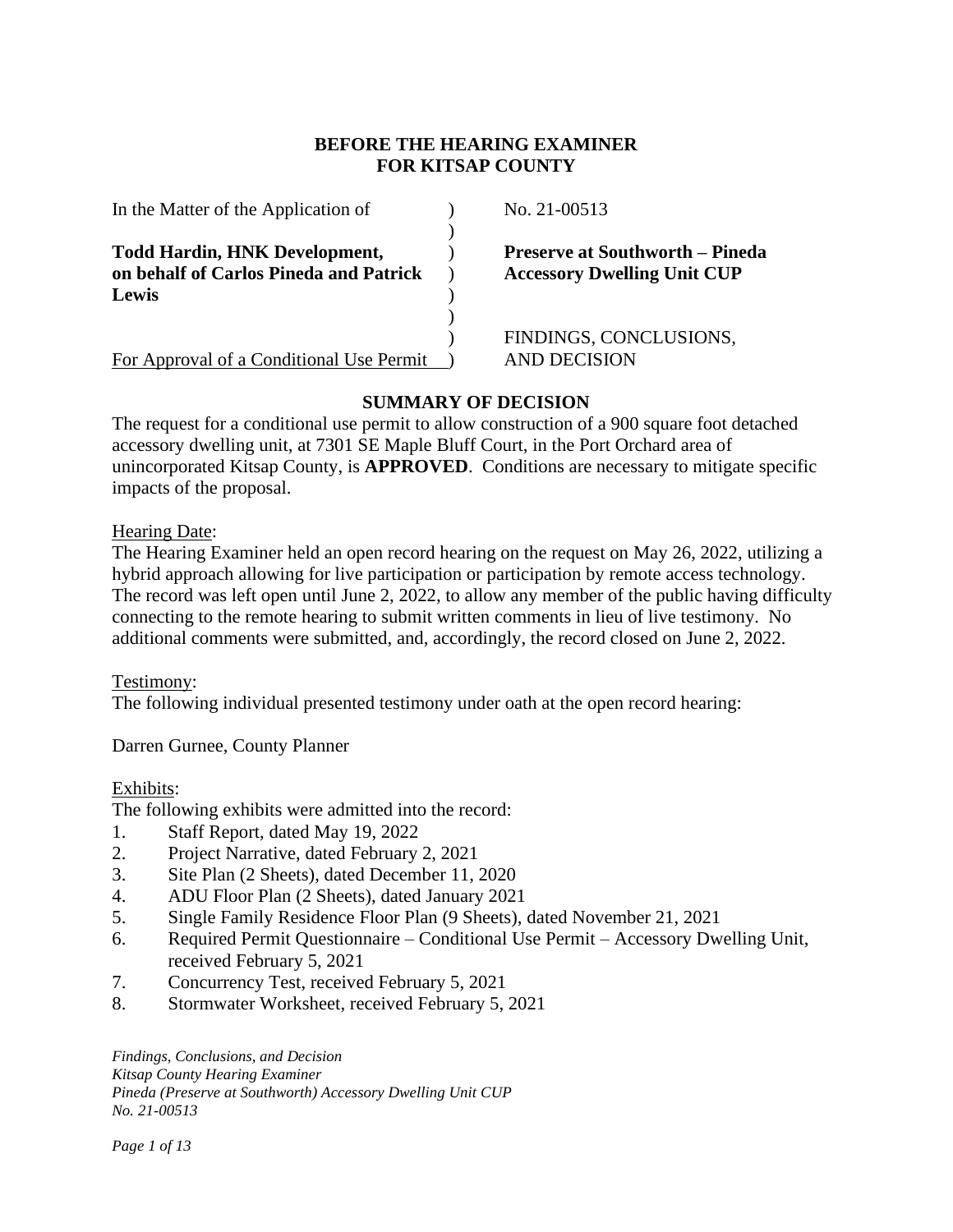- 9. Stormwater Best Management Practice Infeasibility Worksheet, received February 5, 2021
- 10. Stormwater Pollution Prevention Plan (SWPP) Narrative, received February 5, 2021
- 11. Kitsap Public Health District Building Site Application, dated December 23, 2020
- 12. Owner Authorization Form, dated January 28, 2021
- 13. Notice of Application, dated May 6, 2021
- 14. Conditional Use Permit Memorandum, dated November 12, 2021
- 15. SEPA Environmental Checklist, dated March 22, 2022
- 16. Geotechnical Assessment, LeRoy Surveyors & Engineers, Inc., dated February 3, 2021
- 17. Determination of Non-Significance (DNS), dated May 4, 2022
- 18. Notice of Public Hearing, dated May 6, 2022
- 19. Certification of Public Hearing, dated May 16, 2022
- 20. Staff Presentation
- 21. Hearing Sign-In

The Hearing Examiner enters the following findings and conclusions based upon the testimony and exhibits admitted at the open record hearing:

## **FINDINGS**

## Application and Notice

- 1. Todd Hardin, of HNK Development, on behalf of Carlos Pineda and Patrick Lewis (Applicant), requests a conditional use permit (CUP) to allow construction of a 900 square foot detached accessory dwelling unit (ADU) on a 4.85-acre property that is currently undeveloped. A 3,084 square foot single-family residence would be constructed alongside the proposed ADU to ensure same design style and materials are incorporated into the construction of both structures. The property is located at 7301 SE Maple Bluff Court, in the Port Orchard area of unincorporated Kitsap County.<sup>1</sup> Exhibit 1, *Staff Report, pages 1 and 2; Exhibits 2 through 6; Exhibit 13; Exhibit 18.*
- 2. Kitsap County (County) determined that the application was complete on February 22, 2021. On May 5, 2021, the County provided notice of the application consistent with the requirements of Kitsap County Code (KCC) 21.04.210 by publishing notice in the County's publishing newspaper of record and by mailing or emailing notice to property owners within 800 feet of the site and to reviewing departments and agencies. The County's notice materials stated that written comments on the proposal could be submitted up until seven days before the date of the open record hearing associated with the application. On May 11, 2022, the County mailed notice of the associated open record hearing to property owners within 800 feet of the site and to interested parties and published notice in the County's publishing newspaper of record. Notice of the hearing

<sup>&</sup>lt;sup>1</sup> The property is identified by Kitsap County Assessor's Tax Account No. 042302-4-043-2004. *Exhibit 1*, *Staff Report, page 1.*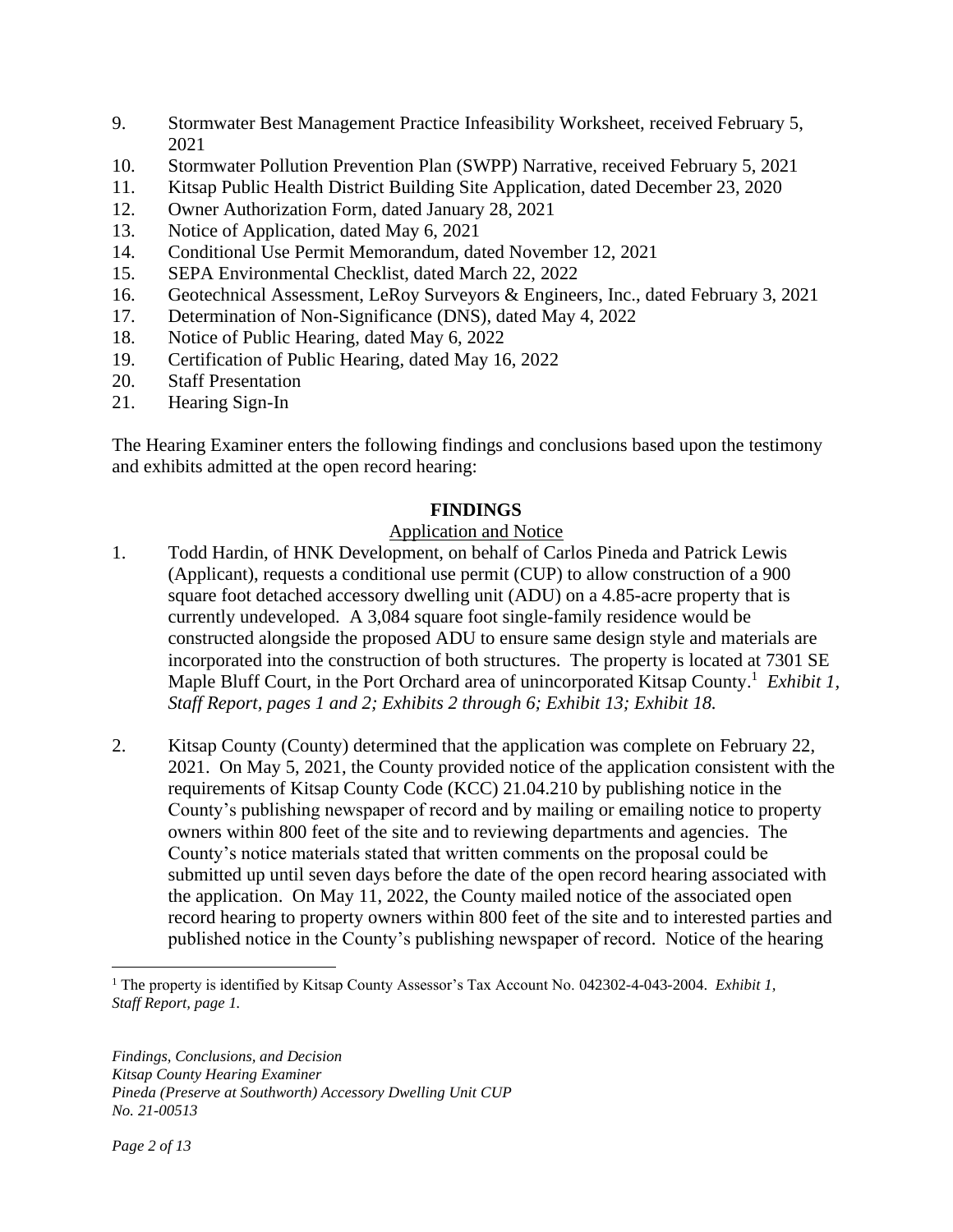was posted on the subject property the same day. The County did not receive any comments on the proposal in response to its notice materials. *Exhibit 1, Staff Report, pages 1 and 2; Exhibit 13; Exhibit 18.* 

# State Environmental Policy Act

3. The County acted as lead agency and analyzed the environmental impacts of the project as required by the State Environmental Policy Act (SEPA), Chapter 43.21C Revised Code of Washington (RCW). The County consolidated notice of the SEPA review comment period with the notice of application dated May 5, 2021, under the optional process provided for by Washington Administrative Code (WAC) 197-11-355, with a SEPA comment deadline of May 19, 2021. The County did not receive any comments on the environmental review of the proposal. The County reviewed the Applicant's environmental checklist and other information on file and determined that the proposal would not have a probable significant adverse impact on the environment. Accordingly, the County issued a Determination of Nonsignificance (DNS) on May 4, 2022, with an appeal deadline of May 18, 2022. The DNS was not appealed. *Exhibit 1, Staff Report, pages 2 and 6; Exhibit 15; Exhibit 17.*

# Comprehensive Plan and Zoning

- 4. The property is designated "Rural Residential" by the County Comprehensive Plan. County staff identified the following Comprehensive Plan policies as relevant to the proposal:
	- Limit the designated rural area to low residential densities that can be sustained by minimal infrastructure improvements, that cause minimal environmental degradation, and that will not cumulatively create the future necessity or expectation of urban levels of service. [Land Use Policy 50]
	- Permit residential uses in rural areas consistent with the planned rural character of the surrounding area. [Land Use Policy 51]
	- Outside of the Type III Limited Area of More Intensive Rural Development (LAMIRD), limit development only to that which serves rural residential or resource needs and does not draw population from Urban Growth Areas. This policy is implemented through Comprehensive Plan Land Use designations, zoning designations, and zoning code provisions. [Land Use Policy 53]
	- Use regulatory strategies to incentivize and provide flexibility for development of affordable and special needs housing. [Housing, Human Services Policy 5]
	- Adopt regulatory changes to allow non-traditional housing types. [Housing, Human Services Policy 7]
	- Promote fair housing to ensure that all residents of Kitsap County have an equal and fair opportunity to obtain safe and sanitary housing suitable to their needs and financial resources, regardless of race, religion, gender,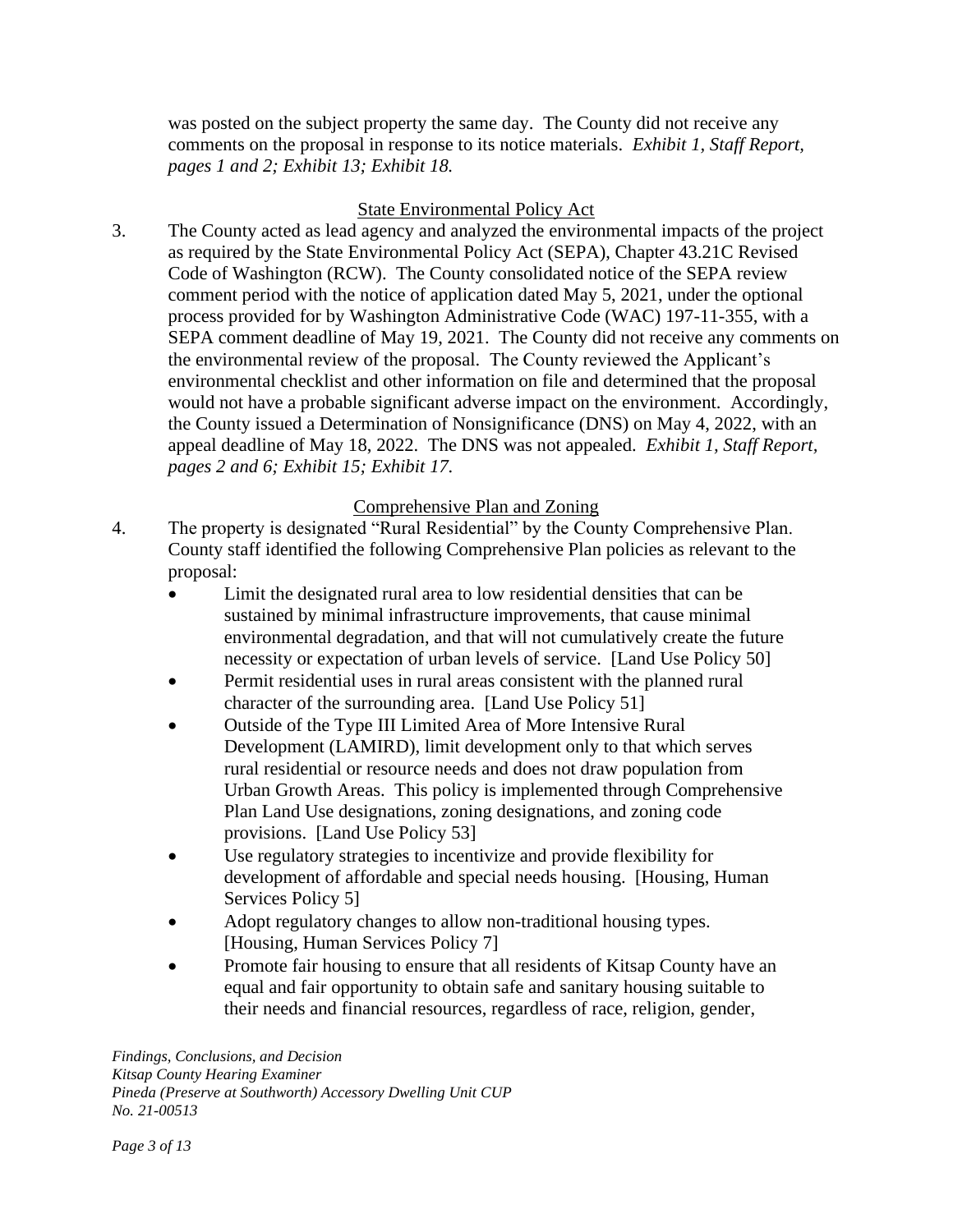sexual orientation, age, national origin, family status, income, disability, or other protected class. [Housing, Human Services Policy 11]

- Identify and remove regulatory barriers and limits access to or the provision of a diverse affordable housing supply. [Housing, Human Services Policy 12]
- Identify and remove impediments to creating housing for harder to house populations. [Housing, Human Services Policy 13]
- Disperse affordable housing opportunities throughout the County. [Housing, Human Services Policy 14]

*Exhibit 1, Staff Report, pages 4 and 5.*

5. The subject property and all surrounding properties are zoned "Rural Protection" (RP). The RP zone "promotes low-density rural development and agricultural activities that are consistent with rural character and protects environmental features such as significant visual, historical and natural features, wildlife corridors, steep slopes, wetlands, stream and adjacent critical areas." *KCC 17.140.010.* ADUs are allowed in the RP zone with a conditional use permit. *KCC 17.410.042.* ADUs in the RP zone are required to have front yard setbacks of 50 feet, and side and rear yard setbacks of 5 feet. *KCC 17.420.052.*  In accordance with these requirements, the proposed ADU structure would be set back 60 feet from the front property line to the south, approximately 210 feet from the side property line to the west, approximately 20 feet from the side property line to the east, and approximately 140 feet from the rear property line to the north. In addition, ADUs are subject to the special use provisions of KCC 17.410.060. The proposed ADU's compliance with these special use provisions is discussed in detail below. *Exhibit 1, Staff Report, pages 2, 3, 7, and 10; Exhibit 3; Exhibit 6.*

## Existing Property and Proposed Development

6. The 4.85-acre property is currently undeveloped and wooded. The eastern quarter of the site is relatively flat and would contain the proposed primary dwelling and ADU, as well as the associated driveway, septic drain field, and reserve drain field. The center of the site has an approximate 45 percent slope, and the County's Critical Areas Map identifies this portion of the site as containing moderate to severe erosion hazard areas. LeRoy Surveyors and Engineers, Inc., prepared a geotechnical assessment addressing steep slopes on the subject property and other lots in the vicinity. The geotechnical assessment determined that the proposed development would not increase the potential erosion hazard associated with the steep slopes and, therefore, that no prescriptive buffer should be required. As noted above, the Applicant proposes the construction of a detached 900 square foot ADU, which would be located approximately 20 feet from the primary residence. A private driveway providing access to the primary residence from SE Maple Bluff Court would also provide access to the proposed ADU.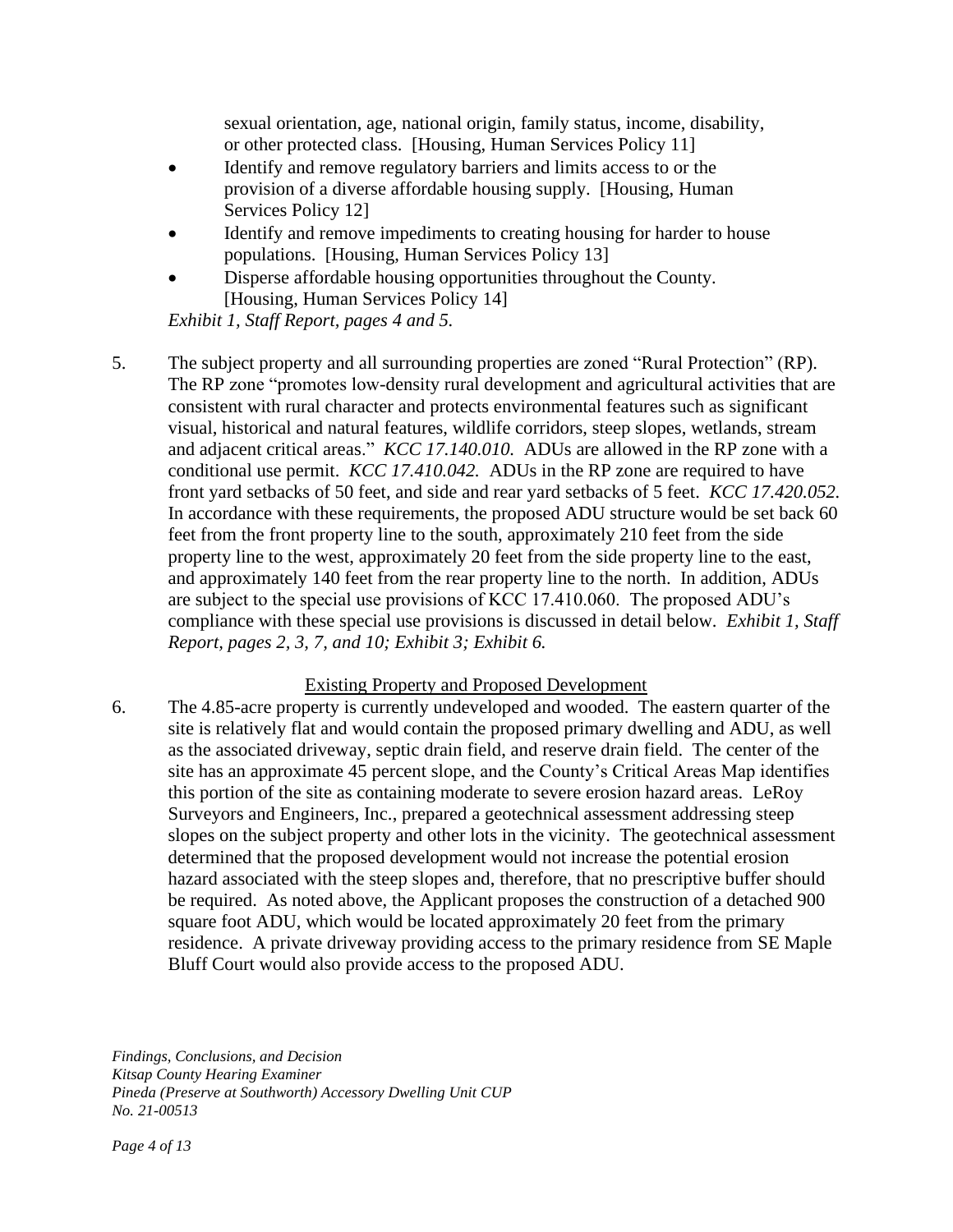The Kitsap Public Health District (KPHD) reviewed and approved the proposal with no conditions. The Kitsap County Fire Marshal's Office also reviewed the proposal and is recommending a condition requiring that the ADU be equipped with an automatic fire sprinkler system to satisfy fire safety requirements. Adjacent properties to the north and west are currently undeveloped. Adjacent property to the east is developed with a singlefamily residence. Adjacent properties to the south consist of undeveloped property and property developed with a single-family residence. *Exhibit 1, Staff Report, pages 1 through 4, 6, 7, and 9; Exhibit 2; Exhibit 3; Exhibit 6; Exhibit 13; Exhibit 16; Exhibit 18; Exhibit 20.*

# Conditional Use Permit

- 7. The County zoning code makes some uses conditional in certain zoning districts. A *conditional use* is an activity specified by the zoning code "as a principal or accessory use that may be approved or denied based on consistency with specific criteria." *KCC 17.110.175.* As noted above, the Applicant requests a CUP to construct an ADU, which is listed as a conditional use in the RP zoning district. *KCC 17.410.042.* ADUs in the RP zone are required to satisfy the ADU special use provisions of KCC 17.410.060. County staff reviewed the proposal and determined that it would satisfy these provisions. The ADU special use provisions are listed below, together with County staff's analysis (in italics):
	- a. An ADU shall be allowed as a permitted use in those areas contained within an urban growth boundary. *The subject property is not located within an urban growth boundary.*
	- b. An ADU shall be subject to a conditional use permit in those areas outside an urban growth boundary. *The subject property is located outside of the urban growth boundary. The Applicant requests approval of a CUP to allow an ADU.*
	- c. Only one ADU shall be allowed per lot. *The Applicant proposes only one ADU. There are no other ADUs present or proposed on the property.*
	- d. Owner of the property must reside in either the primary residence or the ADU. *The owner would reside in the proposed single-family residence.*
	- e. The ADU shall not exceed 50 percent of the square footage of the habitable area of the primary residence or 900 square feet, whichever is smaller. Dimensions are determined by exterior measurements. *The proposed single-family residence would be 3,084 square feet. Fifty percent of 3,084 square feet is 1,542 square feet and, therefore, the ADU would be limited to 900 square feet. The proposed ADU would be 900 square feet, satisfying this requirement.*
	- f. The ADU shall be located within 150 feet of the primary residence or shall be the conversion of an existing detached structure. *The proposed single-family residence and proposed ADU would be located approximately 20 feet apart, satisfying this requirement.*
	- g. The ADU shall be designed to maintain the appearance of the primary residence. *The proposed ADU and primary residence would be similar in appearance with*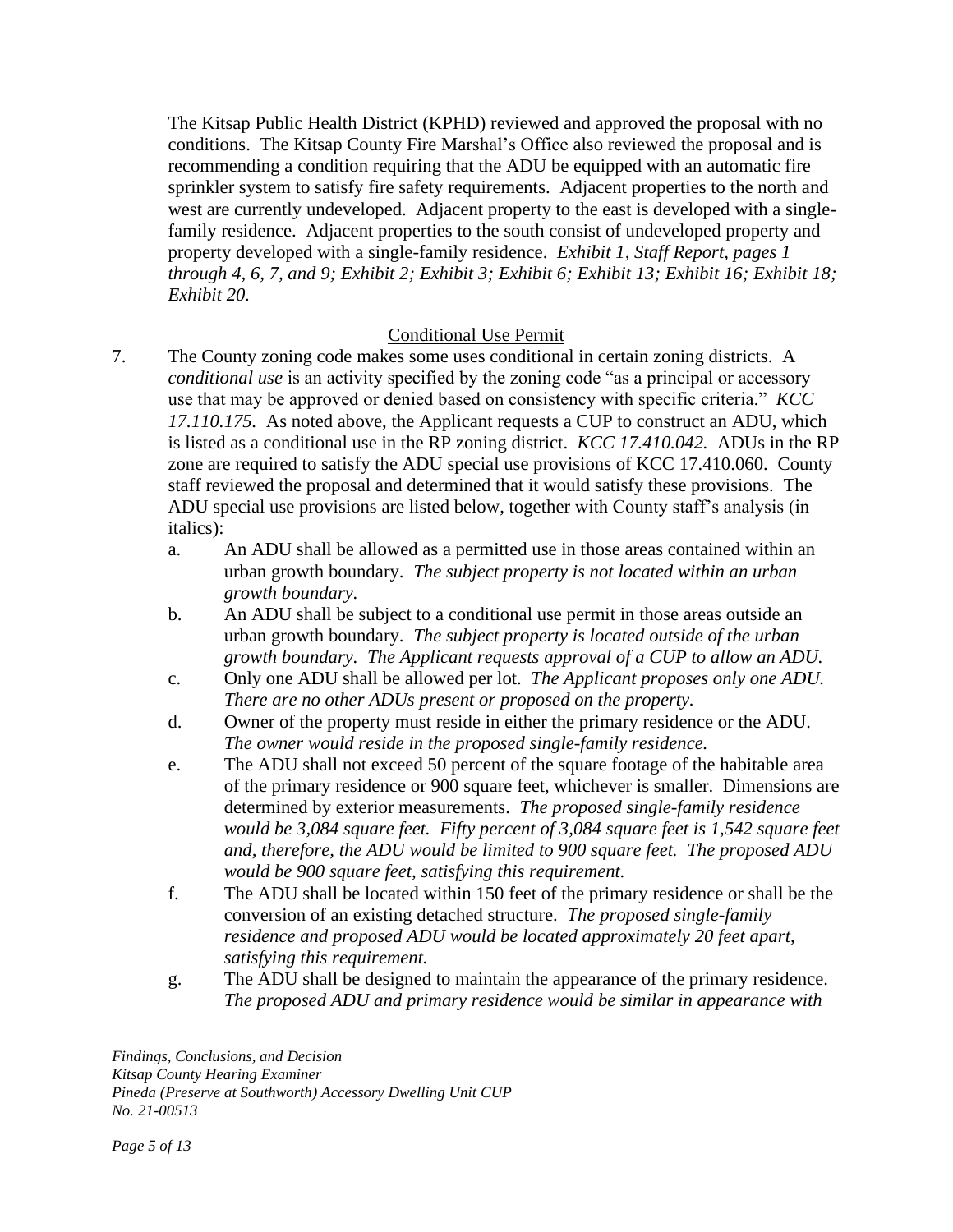*regard to style of construction, roof pitch, roofing and siding materials, windows, and color.*

- h. All setback requirements for the zone in which the ADU would be located shall apply. *The proposed ADU would meet all setbacks required by the Rural Protection zone.*
- i. The ADU shall meet applicable health district standards for water and sewage. *The ADU would be served by a private well and private on-site septic system. The Kitsap County Health District reviewed and approved the proposed ADU without conditions.*
- j. No mobile homes or recreational vehicles shall be allowed as an ADU. *There are no mobile homes or recreational vehicles present on the subject property.*
- k. An ADU shall use the same side street entrance as the primary residence and shall provide additional off-street parking. *The Applicant's site plan shows that the proposed ADU would utilize the same driveway providing access to the primary dwelling. The driveway would provide an additional off-street parking space.*
- l. An ADU is not permitted on the same lot where accessory living quarters exist. *There are no present or proposed accessory living quarters.*

*Exhibit 1, Staff Report, pages 6 and 7.*

## Testimony

- 8. Kitsap County Planner Darren Gurnee testified generally about the proposal and how it would meet the specific requirements for approval of a conditional use permit to allow construction of a 900 square foot ADU. He described the subject property, noting that the 4.85-acre site is currently undeveloped. Mr. Gurnee explained that the proposed 3,084 square foot single-family residence would be constructed at the same time as proposed ADU and that both structures would incorporate the same style, siding and roofing materials, roof pitches, and windows. He noted that the subject property is wooded and that the eastern quarter of the site proposed for development is relatively flat. Mr. Gurnee stated that the property owner would reside in the single-family residence and that the ADU would be located approximately 20 feet from the primary residence. He confirmed that the proposed ADU would comply with all applicable setback requirements.Mr. Gurnee explained that the ADU would use the same access driveway as the primary residence and noted that the primary residence and ADU would be served by a private well and septic system. *Testimony of Mr. Gurnee.*
- 9. No one representing the Applicant appeared at the scheduled hearing to discuss the proposal. The Hearing Examiner noted, on the record, that it is the Applicant's burden (not the County's) to establish that a proposal meets the requirements for approval of a land use decision but that failure of an Applicant to participate in the hearing on a proposal is not grounds for denial of a permit application. *Comments of the Hearing Examiner.*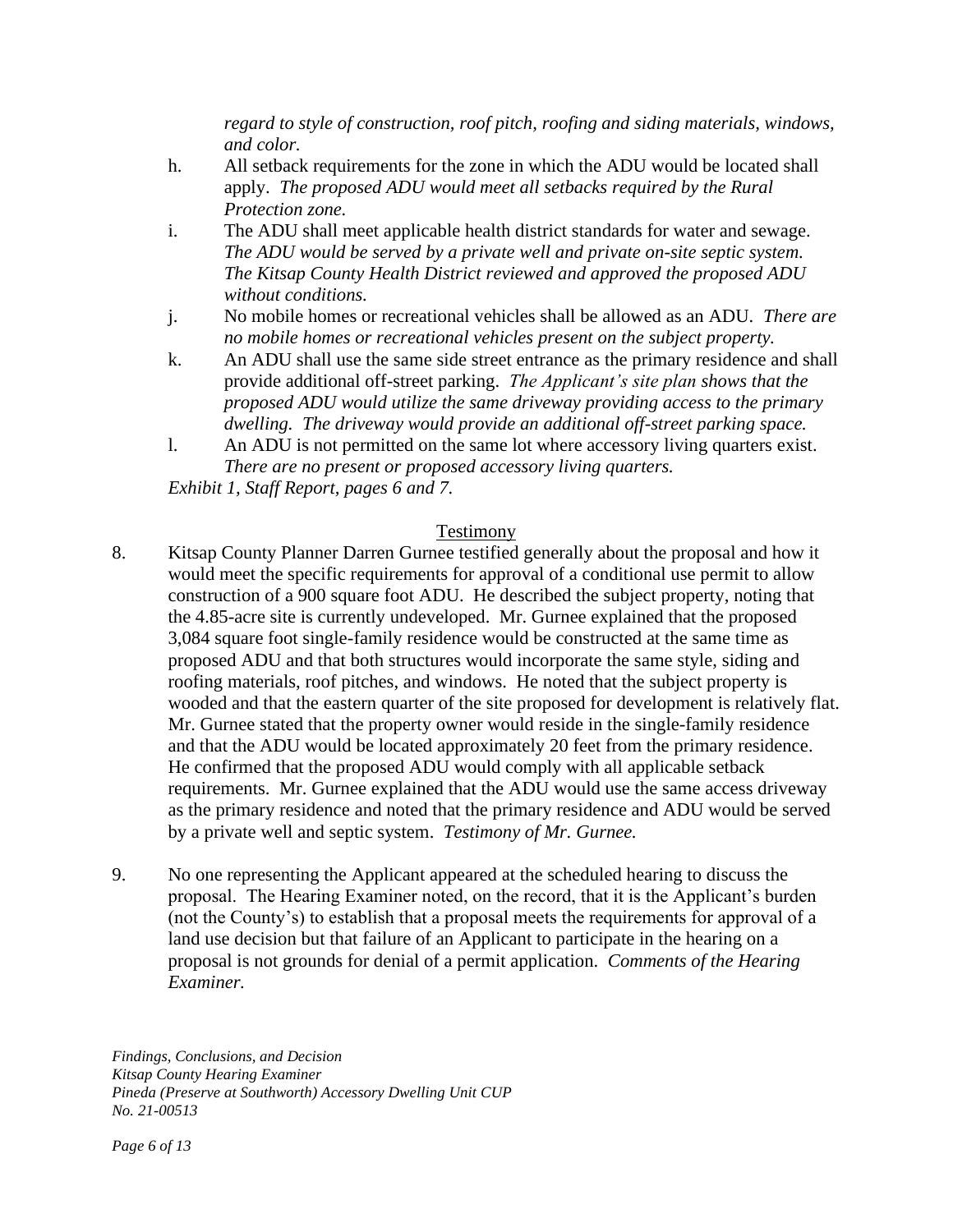#### Staff Recommendation

10. Mr. Gurnee testified that County staff recommends approval of the CUP, with conditions. *Exhibit 1, Staff Report, pages 1 and 10 through 12; Testimony of Mr. Gurnee.*

## **CONCLUSIONS**

#### **Jurisdiction**

The Hearing Examiner has jurisdiction to hear and decide requests for a conditional use permit. *KCC 2.10.070; KCC 17.550.020.*

#### Criteria for Review

The Hearing Examiner may approve, approve with conditions, or deny a conditional use permit. Approval or approval with conditions may be granted by the Hearing Examiner only when all the following criteria are met:

- 1. The proposal is consistent with the Comprehensive Plan;
- 2. The proposal complies with applicable requirements of [the zoning code];
- 3. The proposal will not be materially detrimental to existing or future uses or property in the immediate vicinity; and
- 4. The proposal is compatible with and incorporates specific features, conditions, or revisions that ensure it responds appropriately to the existing character, appearance, quality or development, and physical characteristics of the subject property and the immediate vicinity.

*KCC 17.550.030.A.*

As a condition of CUP approval, the Hearing Examiner may:

- 1. Increase requirements in the standards, criteria, or policies established by [the zoning code];
- 2. Stipulate the exact location as a means of minimizing hazards to life, limb, property damage, erosion, landslides, or traffic;
- 3. Require structural features or equipment essential to serve the same purpose set forth in Chapter 17.420;
- 4. Include requirements to improve compatibility with other uses permitted in the same zone, protecting them from nuisance generating features in matters of noise, odors, air pollution, wastes, vibration, traffic, physical hazards, and similar matters. The hearing examiner may not, in connection with action on a conditional use permit, reduce the requirements specified by [the zoning code] as pertaining to any use nor otherwise reduce the requirements of [the zoning code] in matters for which a variance is the remedy provided;
- 5. Assure that the degree of compatibility with the purpose of [the zoning code] shall be maintained with respect to the particular use on the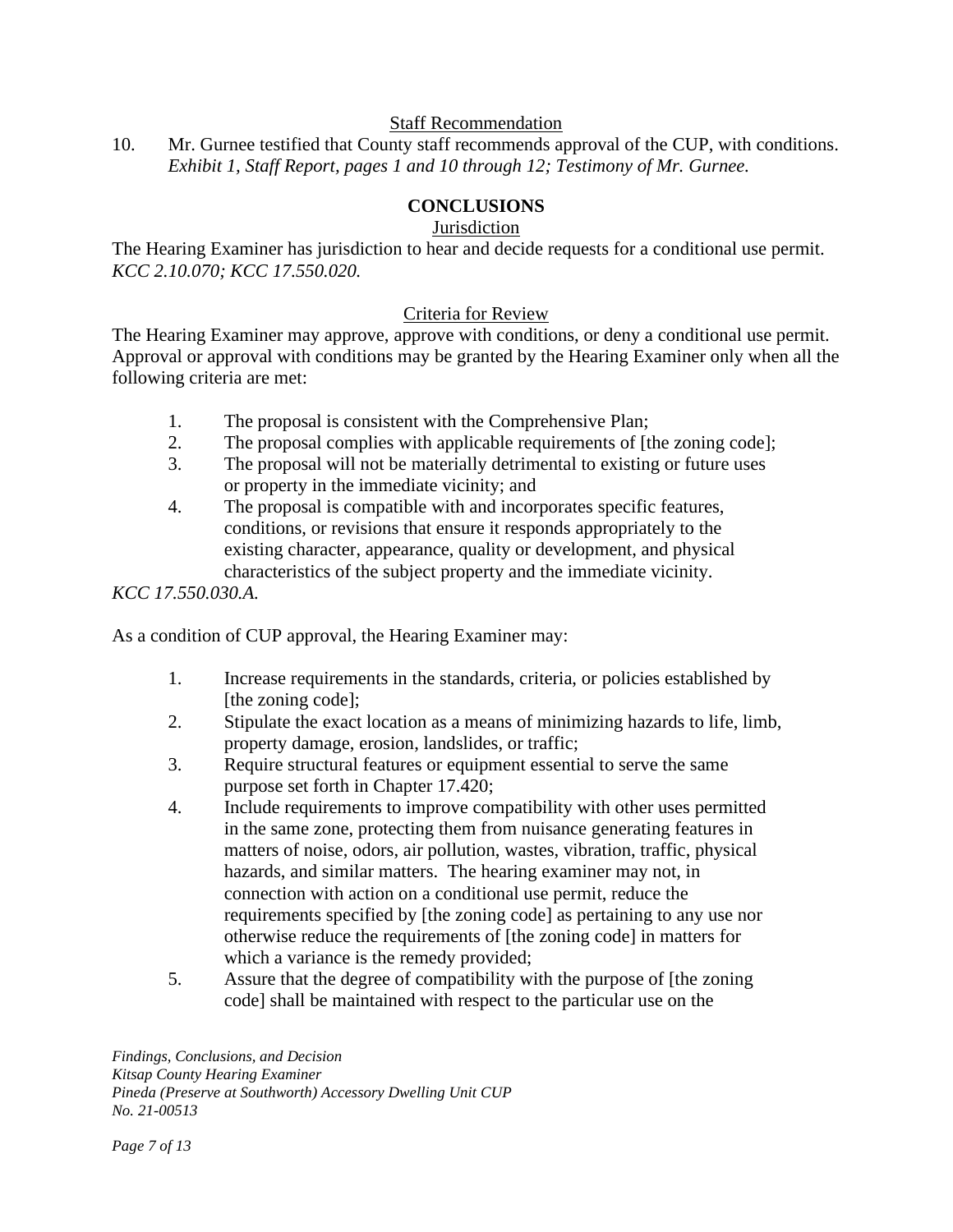particular site and in consideration of other existing and potential uses, within the general area in which the use is proposed to be located;

- 6. Recognize and compensate for variations and degree of technological processes and equipment as related to the factors of noise, smoke, dust, fumes, vibration, odors, and hazard or public need;
- 7. Require the posting of construction and maintenance bonds or other security sufficient to secure to the county the estimated cost of construction and/or installation and maintenance of required improvements; and
- 8. Impose any requirement that will protect the public health, safety, and welfare.

*KCC 17.550.030.B.*

"If the approval criteria are not met or conditions cannot be imposed to ensure compliance with the approval criteria, the conditional use permit shall be denied." *KCC 17.550.030.C.*

In addition to the criteria listed above, ADUs are subject to the following special use provisions of KCC 17.410.060.B.3:

- a. An ADU shall be allowed as a permitted use in those areas contained within an urban growth boundary;
- b. An ADU shall be subject to a conditional use permit in those areas outside an urban growth boundary;
- c. Only one ADU shall be allowed per lot;
- d. Owner of the property must reside in either the primary residence or the ADU;
- e. The ADU shall not exceed fifty percent of the square footage of the habitable area of primary residence or nine hundred square feet, whichever is smaller. Dimensions are determined by exterior measurements.
- f. The ADU shall be located within one hundred fifty feet of the primary residence or shall be the conversion of an existing detached structure (e.g., garage);
- g. The ADU shall be designed to maintain the appearance of the primary residence;
- h. All setback requirements for the zone in which the ADU is located shall apply;
- i. The ADU shall meet the applicable health district standards for water and sewage disposal;
- j. No mobile homes or recreational vehicles shall be allowed as an ADU;
- k. An ADU shall use the same side-street entrance as the primary residence and shall provide additional off-street parking; and
- l. An ADU is not permitted on the same lot where an accessory living quarters exists.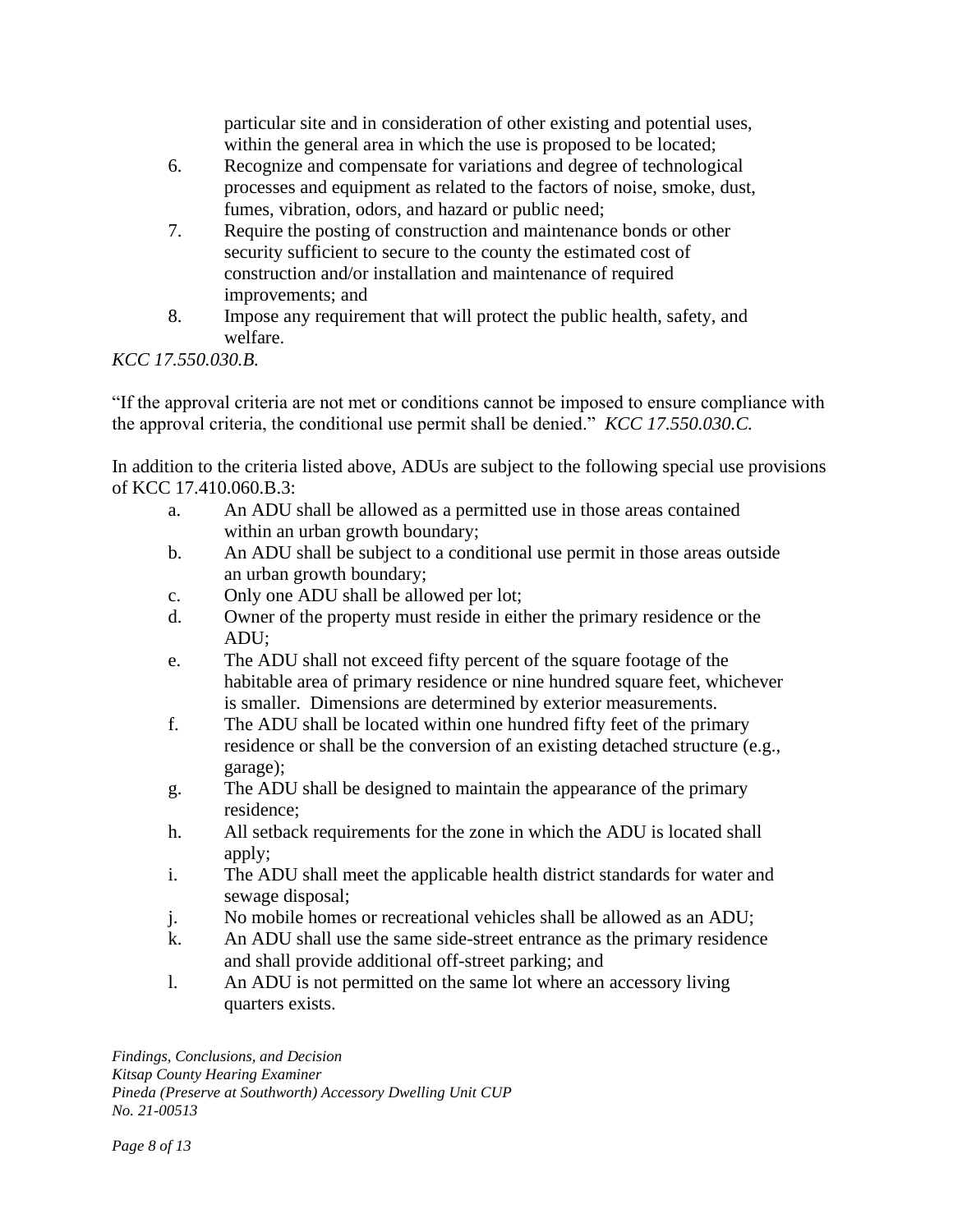The criteria for review adopted by the Kitsap County Board of Commissioners are designed to implement the requirement of Chapter 36.70B RCW to enact the Growth Management Act. In particular, RCW 36.70B.040 mandates that local jurisdictions review proposed development to ensure consistency with County development regulations, considering the type of land use, the level of development, infrastructure, and the characteristics of development. *RCW 36.70B.040(1)*.

#### Conclusions Based on Findings

- **1. With conditions, the proposed ADU would be consistent with the special use provisions of KCC 17.410.060.B.3.** The proposed ADU would be located within the Rural Protection (RP) zoning district, outside the boundary of an urban growth area, and would therefore be allowed with a conditional use permit. The Applicant proposes to construct only one ADU, and there are no other ADUs, accessory living quarters, mobile homes, or recreational vehicles currently located or proposed to be located on the property. The Applicant would reside in the 3,084 square foot single-family residence that would be constructed on the property. The proposed ADU would measure 900 square feet, which meets the 900 square foot maximum allowed for an ADU associated with a 3,084 square foot primary residence. The proposed ADU would be sited approximately 20 feet from the primary residence and would be designed to maintain the appearance of the single-family residence by incorporating the same roof pitch, roofing materials, siding, and windows. The proposed ADU would meet all applicable setback requirements for the RP zone and would utilize the same driveway serving the primary residence. Adequate parking is available on-site for the ADU and the existing singlefamily residence. The proposed ADU would be served by a private well and septic system. The Kitsap County Health District has approved, without conditions, the water and septic systems proposed for the project. The Kitsap County Fire Marshal's Office reviewed and approved the proposal with a condition that the ADU be equipped with an automatic fire sprinkler system to satisfy fire safety requirements. Conditions, as detailed below, are necessary to mitigate project impacts and to ensure compliance with applicable statutes, ordinances, and regulations. *Findings 1, 5 – 10.*
- **2. With conditions, the proposed project would be meet the criteria for CUP approval under KCC 17.550.030.A.** The County provided reasonable notice and opportunity to comment on the proposal. The County did not receive any comments on the proposal in response to its notice materials. The County analyzed the environmental impacts of the proposal, determined that the proposed use would not have a probable significant adverse impact on the environment, and issued a Determination of Non-significance on May 4, 2022. That determination was not appealed. The proposed ADU would be consistent with the County Comprehensive Plan policies that permit low-density residential uses in rural areas and generally encourage diverse, affordable housing options suitable to meet the needs of county residents. The Kitsap County Health District approved the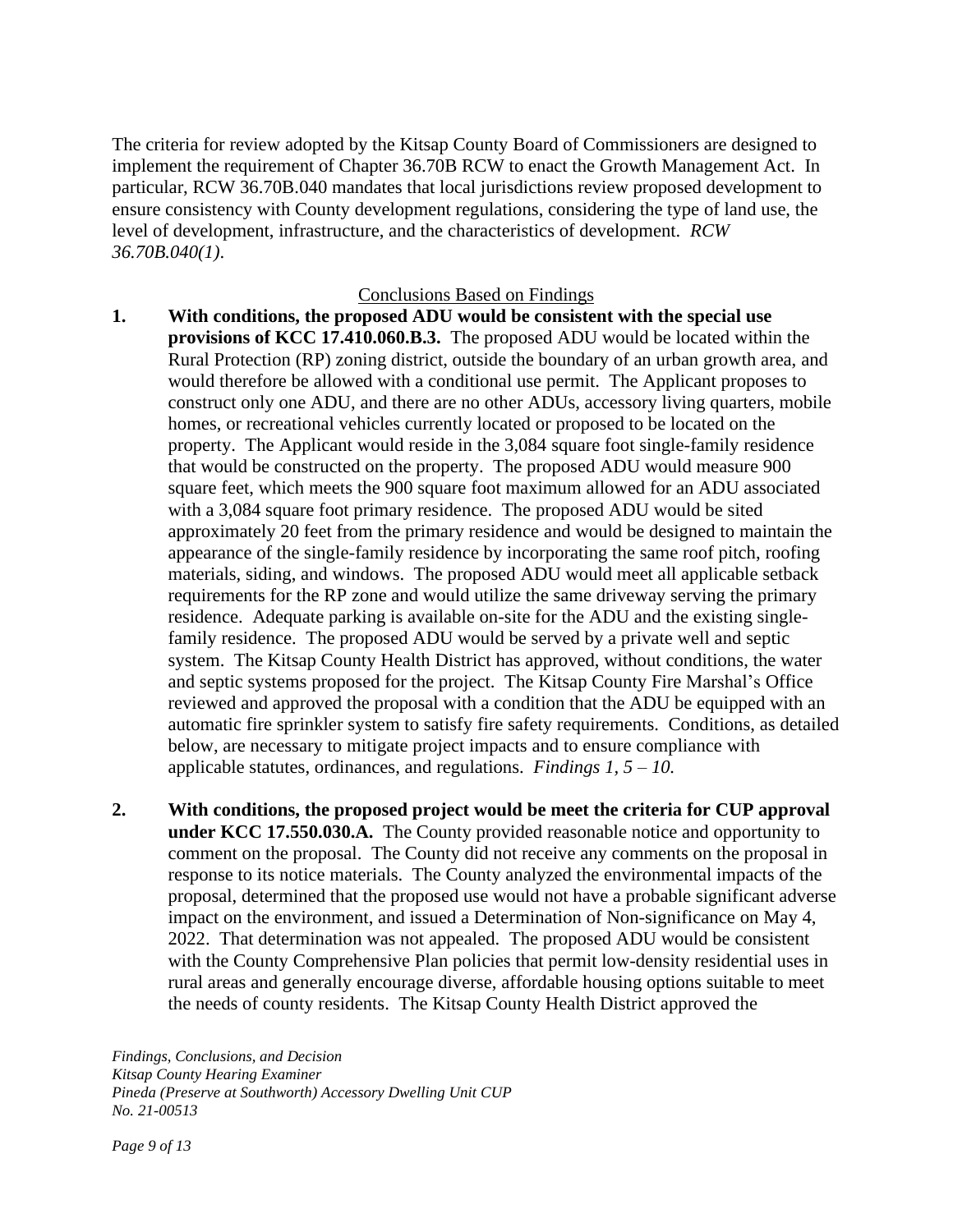Applicant's proposed water and septic systems without conditions. As conditioned, the proposed ADU would comply with all applicable provisions of the County zoning code, including setback requirements for the RP zone and the specific ADU special use provisions of KCC 17.410.060.B.3. The project's compliance with these special use provisions would ensure that the project would not be materially detrimental to other uses or property in the vicinity and would be compatible with the existing character of the subject property and property in the vicinity. Conditions, as detailed below, are necessary to mitigate project impacts and to ensure compliance with relevant federal, state, and local statutes, ordinances, and regulations. *Findings 1 – 10.*

## **DECISION**

Based on the preceding findings and conclusions, the request for a conditional use permit to allow construction of a 900 square foot detached accessory dwelling unit at 7301 SE Maple Bluff Ct., in the Port Orchard area of unincorporated Kitsap County, is **APPROVED**, subject to the following conditions:<sup>2</sup>

- 1. All required permits shall be obtained prior to commencement of land clearing, tree clearing, construction, and/or occupancy.
- 2. The accessory dwelling unit is subject to the payment of impact fees. Impact fees must be paid at time of permit issuance, or if deferred, must be paid prior to final inspection. No certificate of occupancy will be granted until all impact fees are paid.
- 3. Any proposed modification (not including cosmetic work such as painting, papering, and similar finish work), remodel, or expansion of the accessory dwelling unit building, regardless of whether a building permit is required, shall be reviewed by the Department of Community Development and granted approval prior to such modification, expansion, construction, and/or issuance of a building permit.
- 4. Only one accessory dwelling unit shall be permitted on the subject property.
- 5. The owner of the property must reside in either the primary residence or the accessory dwelling unit, and only one of the structures may be rented at any one time.
- 6. The accessory dwelling unit's habitable area shall not exceed 50 percent of the primary residence or 900 square feet, whichever is smaller. The proposed size of the ADU is 900 square feet. Any future expansion of the ADU would require a building permit and would have to comply with all code requirements in place at the time of the new building permit application.

<sup>&</sup>lt;sup>2</sup> This decision includes conditions designed to mitigate impacts of this proposed project and to meet requirements of the County code.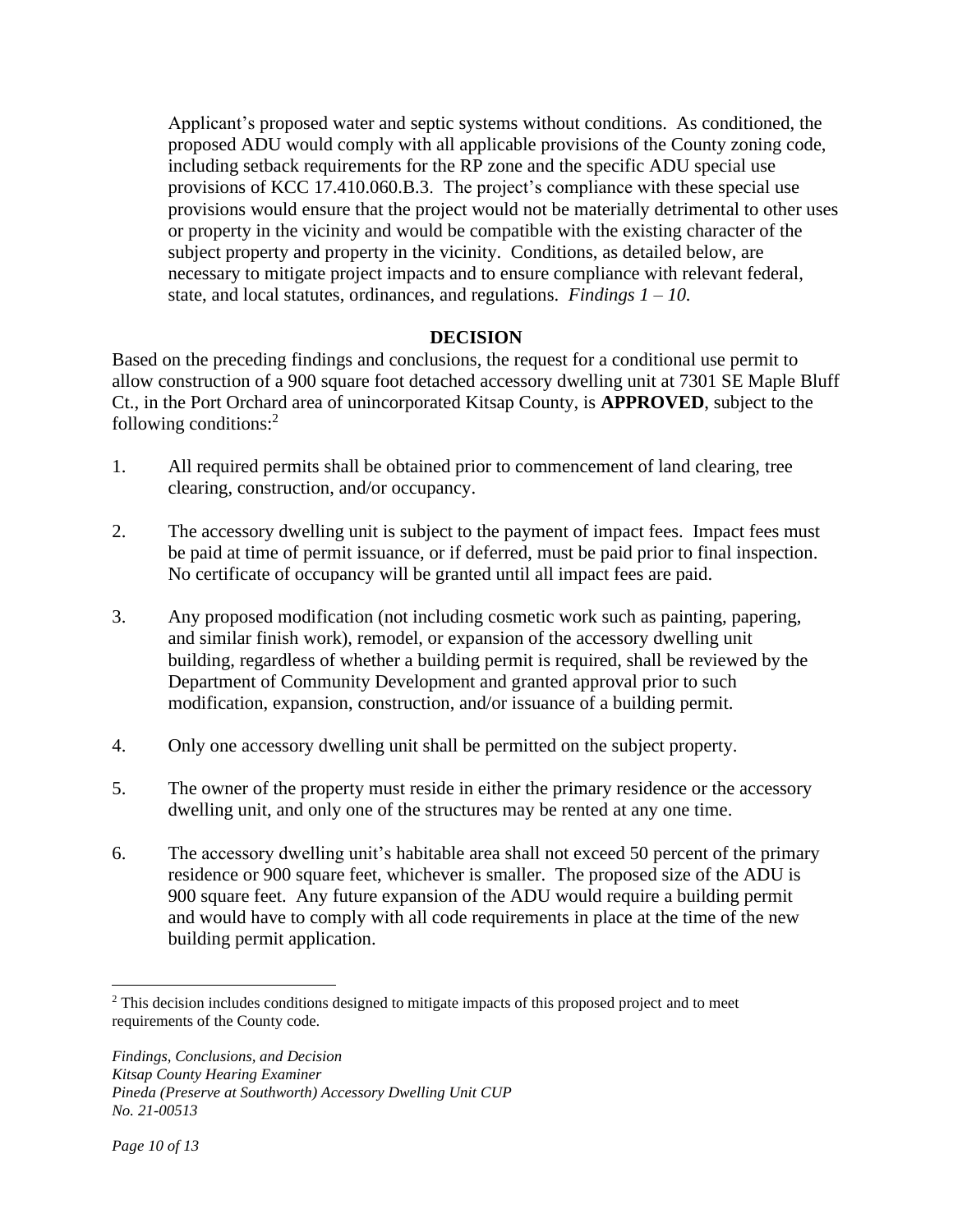- 7. The accessory dwelling unit shall be located within 150 feet of the primary residence.
- 8. The accessory dwelling unit shall be designed to maintain the appearance of the primary residence.
- 9. This permit shall comply with all Kitsap Public Health District regulations and conditions of approval.
- 10. No mobile home or recreational vehicle shall be allowed as an accessory dwelling unit.
- 11. The accessory dwelling unit shall use the same side street entrance as the primary residence and shall provide one additional off-street parking space.
- 12. An accessory living quarters or guest house is not permitted on the same lot unless the accessory dwelling unit is removed and the accessory living quarters or guest house complies with all requirements imposed by the Kitsap County Code.
- 13. A property with a primary residence and an accessory dwelling unit cannot be segregated to create two separate legal lots unless it complies with all subdivision, zoning, and density requirements in place at the time of a complete subdivision application.
- 14. The accessory dwelling unit cannot be sold separately from the primary residence unless it has legally been segregated onto its own lot.
- 15. Building permits submitted shall include construction plans and profiles for all roads, driveways, storm drainage facilities, and appurtenances. No construction shall be started prior to said plan acceptance.
- 16. Stormwater quantity control, quality treatment, and erosion and sedimentation control, as required for the lot development, shall be designed in accordance with Kitsap County Code Title 12 effective at the time the Conditional Use Permit application was deemed complete, February 15, 2021. If lot development meets the thresholds for engineered drainage design, the submittal documents shall be prepared by a civil engineer licensed in the State of Washington. The fees and submittal requirements shall be in accordance with Kitsap County Ordinances in effect at the time of Building Permit application.
- 17. If the project proposal is modified from that shown on the submitted site plan dated December 11, 2020, Development Services and Engineering will require additional review and potentially new conditions.

*Findings, Conclusions, and Decision Kitsap County Hearing Examiner Pineda (Preserve at Southworth) Accessory Dwelling Unit CUP No. 21-00513*

*Page 11 of 13*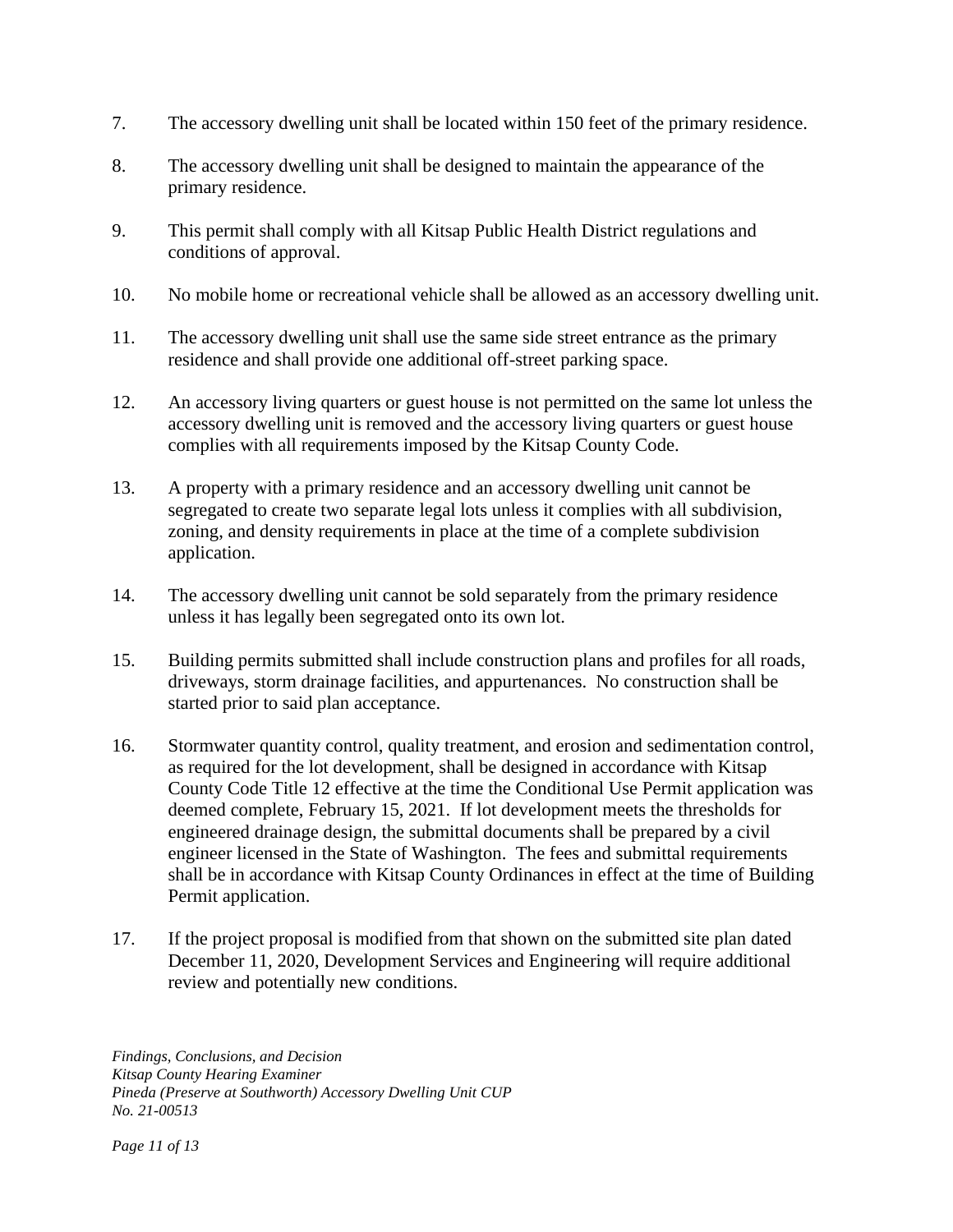- 18. Stormwater controls should be planned in compliance with current Kitsap County stormwater criteria. Final landscaping should be planned and conducted in a manner that reduces the possibility for channelization of stormwater runoff which could create erosion of soils.
- 19. If possible, excavation and grading should be targeted to drier times of the year.
- 20. The drainage control plan should incorporate protections such as stockpile cover and silt fencing down slope of earthwork areas.
- 21. The contractor should temporarily grade any exposed surfaces into a planar shape, and have ready, temporary erosion control materials (plastic sheeting and sandbags, extra silt fencing, straw waddles, etc.).
- 22. The conclusions and recommendation presented in the geologic assessment are based, in part, on observations, interpretations, and assumptions regarding shallow subsurface conditions. Site conditions observed at a later date which differ from the assessments will require an update to the geologic assessments to reflect those changes.
- 23. At the time of building permit application, submit plans for construction of the road approach between the edge of existing pavement and the right-of-way line at all intersections with County right-of-way. Approaches shall be designed in accordance with the Kitsap County Road Standards as established in Chapter 11.22 of the Kitsap County Code. Existing approaches may need to be improved to meet current standards.
- 24. Any work within the County right-of-way shall require a Public Works permit and possibly a maintenance or performance bond. This application to perform work in the right-of-way shall be submitted as part of the building permit process. The need for and scope of bonding will be determined at that time.
- 25. The recipient of any conditional use permit shall file a Notice of Land Use Binder with the County auditor prior to any of the following: initiation of any further site work, issuance of any development/construction permits by the County, or occupancy/use of the subject property or buildings thereon for the use or activity authorized. The Notice of Land Use Binder shall serve both as an acknowledgment of, and agreement to abide by, the terms and conditions of the conditional use permit and as a notice to prospective purchasers of the existence of the permit. The Binder shall be prepared and recorded by the Department of Community Development at the Applicant's expense.
- 26. The uses of the subject property are limited to the uses proposed by the Applicant and

*Findings, Conclusions, and Decision Kitsap County Hearing Examiner Pineda (Preserve at Southworth) Accessory Dwelling Unit CUP No. 21-00513*

*Page 12 of 13*